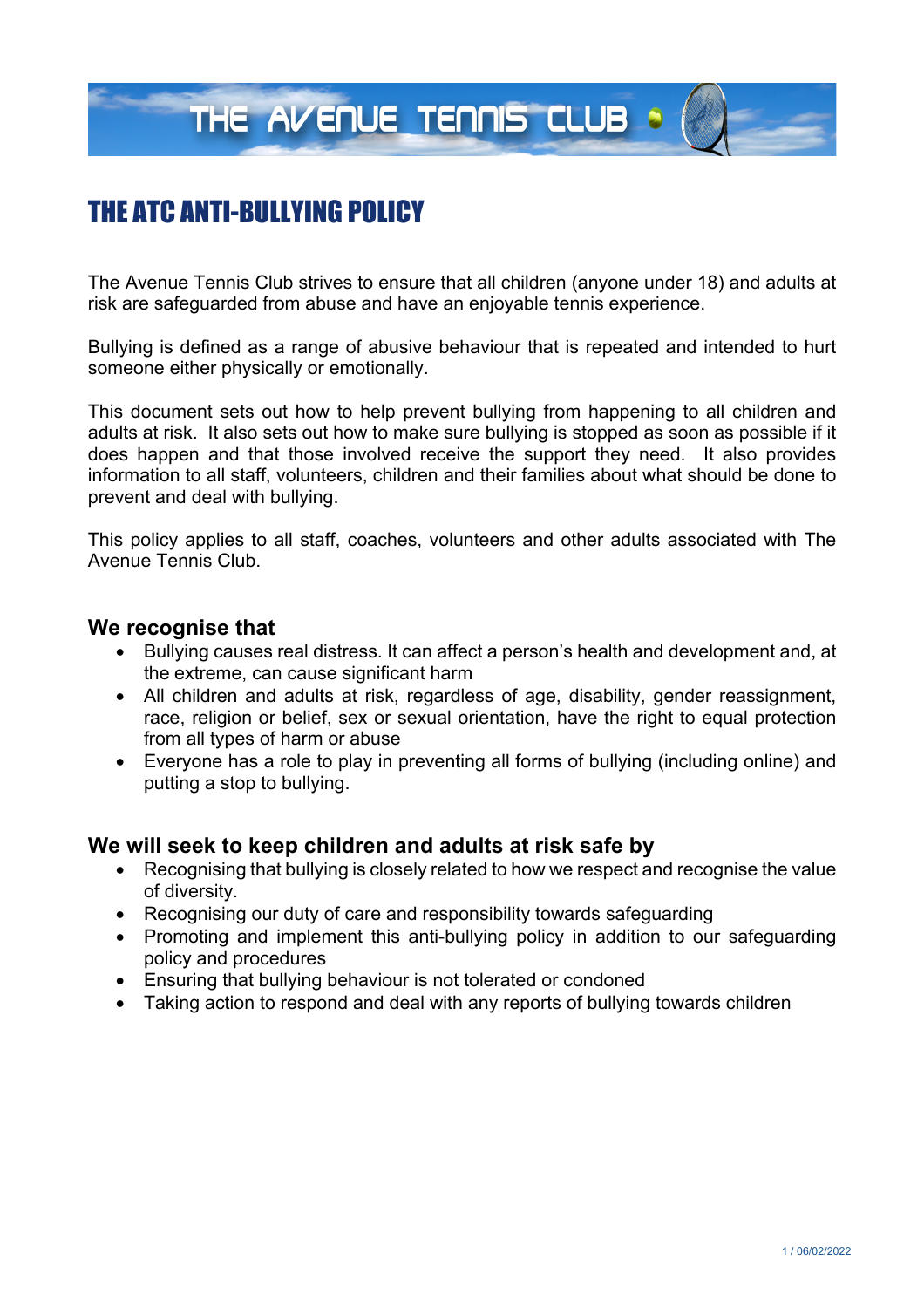- Encouraging children to play a part in developing and adopting appropriate behaviours
- Making sure our response to incidents of bullying takes into account:
	- o the needs of the person being bullied
	- $\circ$  the needs of the person displaying bullying behaviour
	- $\circ$  the needs of others who may be affected
	- $\circ$  our club as a whole

## **Players, parents, coaches, volunteers and other members of staff will:**

- Encourage individuals to speak out about bullying behaviour and report incidents of bullying behaviour they see to the Welfare Officer / County Safeguarding Officer (or suitable alternative county representative, e.g. county coach, tournament organiser etc).
- Respect every child's need for, and right to, a play environment where safety, security, praise, recognition and opportunity for taking responsibility are available
- Respect the feelings and views of others
- Recognise that everyone is important and equal, and that our differences make each of us special and worthy of being valued
- Show appreciation of others by acknowledging individual qualities, contributions and progress
- Ensure safety by having rules and practices carefully explained and displayed for all to see

## **Supporting children**

- We'll let children know who will listen to and support them
- We'll create an "open door" ethos where children feel confident to talk to an adult about bullying behaviour
- Potential barriers to talking (including those associated with a child's disability or impairment) will be acknowledged and addressed at the outset to enable children to speak out
- Anyone who reports an incident of bullying will be listened to carefully and reports will be taken seriously
- Any reported experience of bullying behaviour will be investigated and will involve listening carefully to all those involved
- Children experiencing bullying behaviour will be supported and helped to uphold their right to play and live in a safe environment
- Those who display bullying behaviour will be supported and encouraged to develop better relationships
- We'll make sure that any sanctions are proportionate and fair

## **Support to the parents/carers**